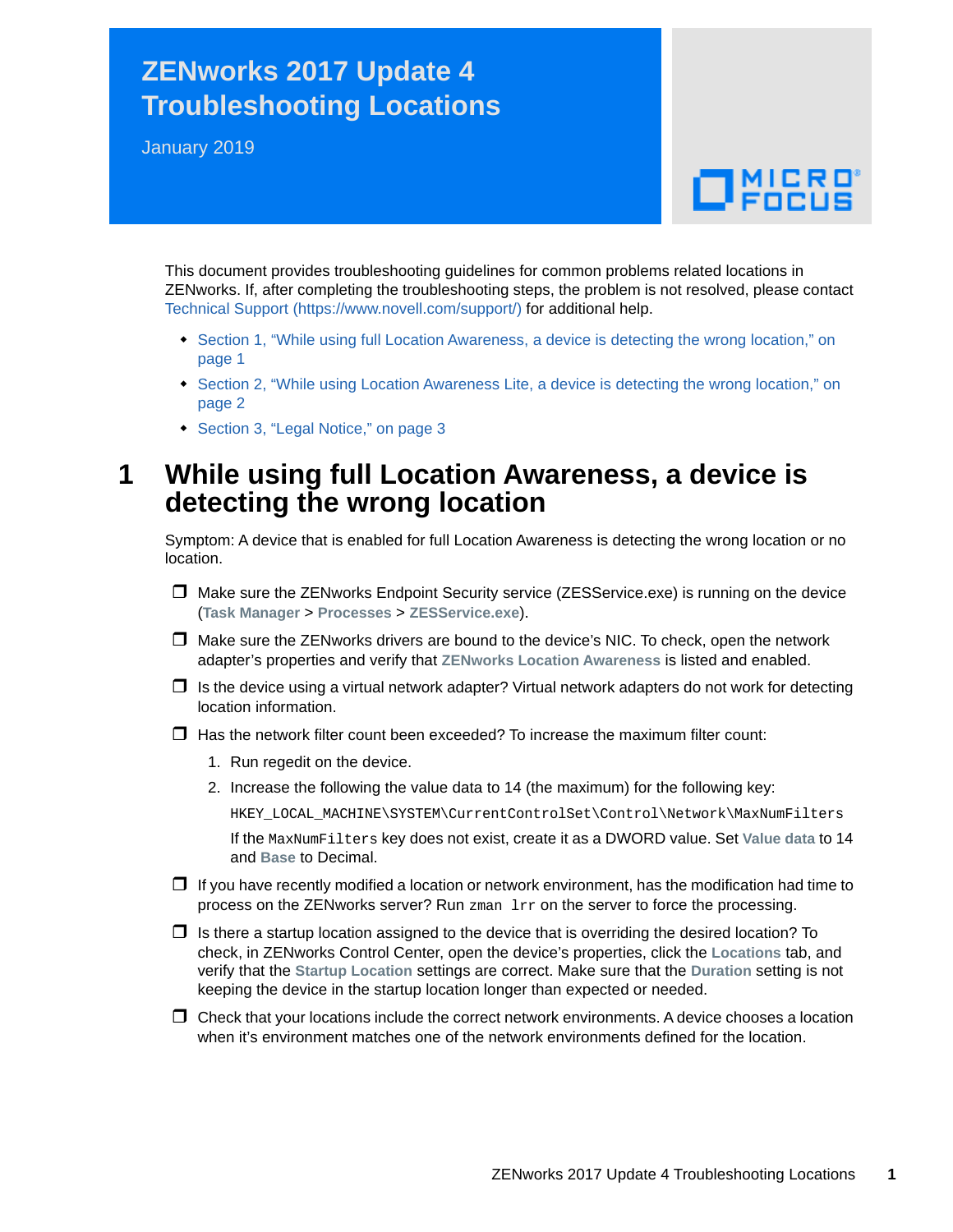$\Box$  If the device is not detecting the network environment you think it should be detecting:

- 1. Check the network environment's configuration in ZENworks Control Center (**Configuration** > **Locations** > **Network Environments**):
	- Is the **Limit to Adapter Types** setting correct? Does it exclude a type of adapter that needs to be monitored to determine that environment? Does it included more adapter types than are needed? Too few or too many adapter types can affect how network environments are matched.
	- Is the **Minimum Match** setting too high? The higher the number, the more network services that have to be matched in order to select that environment.
	- Is there a network service (Gateway, DNS Server, and so forth) that is defined as a must match? An environment with a "must match" network service is selected only if the network service is matched, regardless of how many other defined network services are matched.
	- Are the correct network services defined for the network environment? Are the defined network services configured with the correct information?
- 2. If a location includes multiple network environments that match the device's current environment, the first network environment in the location's list is the one selected. To check the order of a location's network environments, click **Configuration** > **Locations**. Doubleclick the desired location, then check the order of the network environments in the **Assigned Network Environments** list. Reorder the list if necessary.
- $\Box$  If this is a security location issue, check the following for the location that the device should be detecting:
	- Is the desired location included in a Location Assignment policy that is assigned to the device?
	- In the Location Assignment policy, are the locations ordered correctly. If two locations match the device's current location, the first one in the list is used.

#### <span id="page-1-0"></span>**2 While using Location Awareness Lite, a device is detecting the wrong location**

Symptom: A device that is enabled for Location Awareness Lite is detecting the wrong location or no location.

- There are limitations when using Location Awareness Lite. Review [Location Awareness Lite](https://www.novell.com/documentation/zenworks-2017-update-4/pdfdoc/zen_sys_location/zen_sys_location.pdf#b13x6dow)  Limitations in the [ZENworks Location Awareness Reference](https://www.novell.com/documentation/zenworks-2017-update-4/pdfdoc/zen_sys_location/zen_sys_location.pdf#bookinfo) to ensure that the issue is not caused by one of the limitations.
- $\Box$  Make sure the ZENworks Endpoint Security service (ZESService.exe) is running on the device (Task Manager > Processes > ZESService.exe).
- $\Box$  Is the device using a virtual network adapter. Virtual network adapters do not work for detecting location information.
- $\Box$  If you have recently modified a location or network environment, has the modification had time to process on the ZENworks server? Run zman lrr on the server to force the processing.
- $\Box$  Is there a startup location assigned to the device that is overriding the desired location? To check, in ZENworks Control Center, open the device's properties, click the **Locations** tab, and verify that the **Startup Location** settings are correct. Make sure that the **Duration** setting is not keeping the device in the startup location longer than expected or needed.
- $\Box$  Check that your locations include the correct network environments. A device chooses a location when it's environment matches one of the network environments defined for the location.